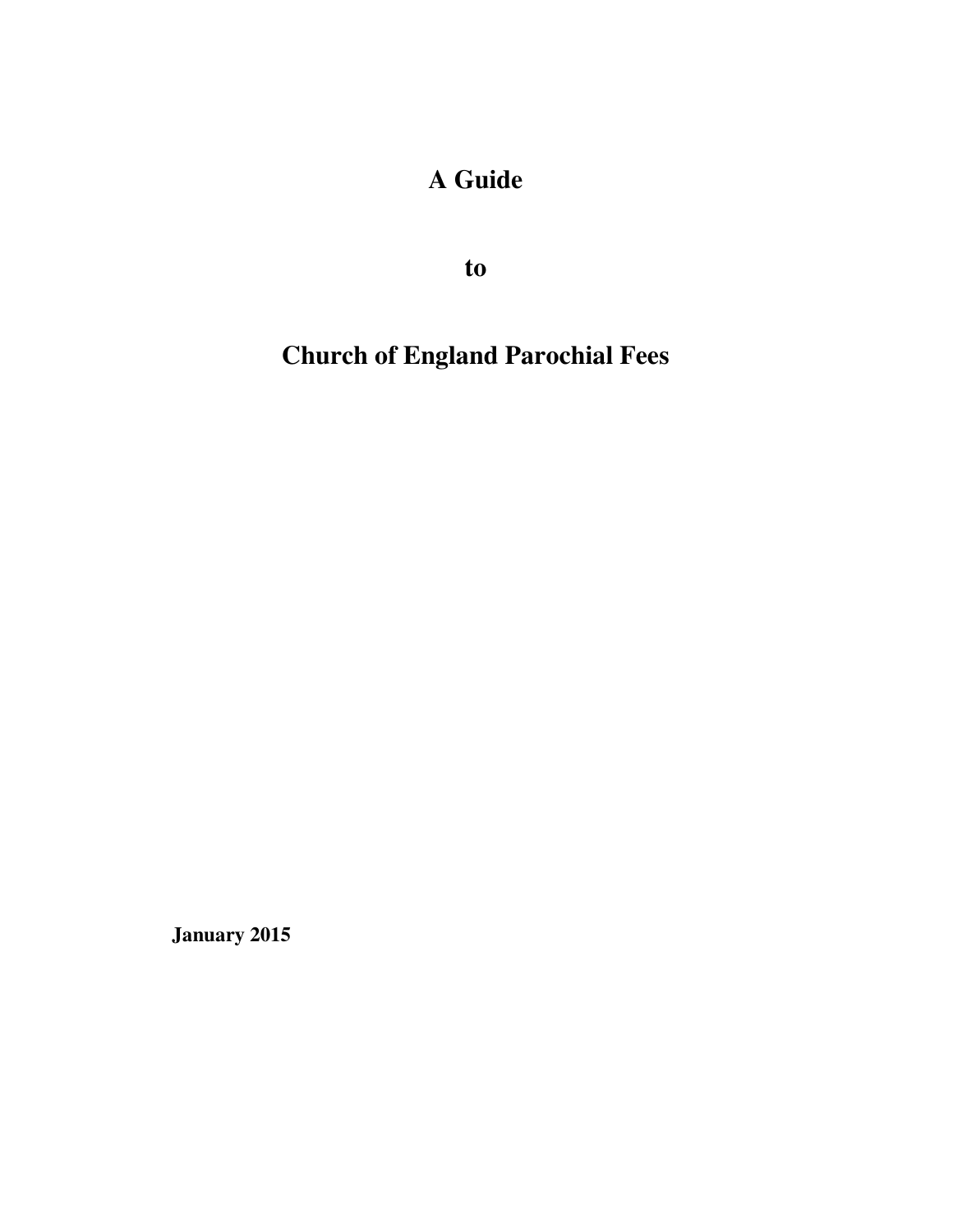|                                                                               | page |
|-------------------------------------------------------------------------------|------|
| Foreword                                                                      | 3    |
| Definition of terms used in relation to parochial fees                        | 4    |
| General                                                                       | 5    |
| DBF fees                                                                      |      |
| The parochial church council's fees                                           | 6    |
| Fees for services at cathedrals which are parish churches                     | 7    |
| Waiving parochial fees                                                        |      |
| Costs and expenses included in parochial fees                                 |      |
| When fees are due                                                             | 8    |
| "Extras" and special services                                                 |      |
| "Extras"                                                                      |      |
| Special services                                                              | 9    |
| <b>Baptisms</b>                                                               | 10   |
| Marriages                                                                     |      |
| Fees where a chapel is licensed under Marriage Act 1949                       |      |
| Fees where there is a parish centre of worship                                |      |
| Fee for a marriage certificate                                                |      |
| Itemised form for wedding fees                                                |      |
| <b>Funerals</b>                                                               | 11   |
| The concept of a "uniform fee" for funeral services                           |      |
| Stillbirths and deaths of persons who die within sixteen years after birth    |      |
| Funerals in cemeteries and at crematoria                                      |      |
| PCC fee for funeral at a crematorium or public burial authority cemetery      |      |
| Payment of funeral fees and expenses                                          |      |
| Privately owned cemeteries and crematoria                                     | 12   |
| Clergy Travel expenses to and from funerals                                   |      |
| Burials, etc                                                                  |      |
| Burial and other lawful disposal of cremated remains - definition             |      |
| Burial on separate occasion in cemetery                                       | 13   |
| Circumstances where faculties are required                                    |      |
| Committals at crematoria and cemeteries                                       |      |
| Grave-digging                                                                 |      |
| Grave spaces and vaults – reservation of                                      |      |
| Who has the right of burial in the churchyard                                 |      |
| Monuments                                                                     | 14   |
| Monuments, faculties for, etc                                                 |      |
| Monuments for children (persons aged under the age of 16 years)               |      |
| Vaults                                                                        |      |
| Searches                                                                      | 15   |
| Deposited registers                                                           |      |
| Statutory searches                                                            |      |
| Statutory charges                                                             |      |
| Non-statutory charges                                                         |      |
| Custody of records                                                            |      |
| Special arrangements for bona fide research work                              |      |
| Legislation cited in this Guide                                               | 16   |
| Annex: extract from schedule A1 to the 1986 Parochial Fees Measure as amended | 17   |

## **Contents**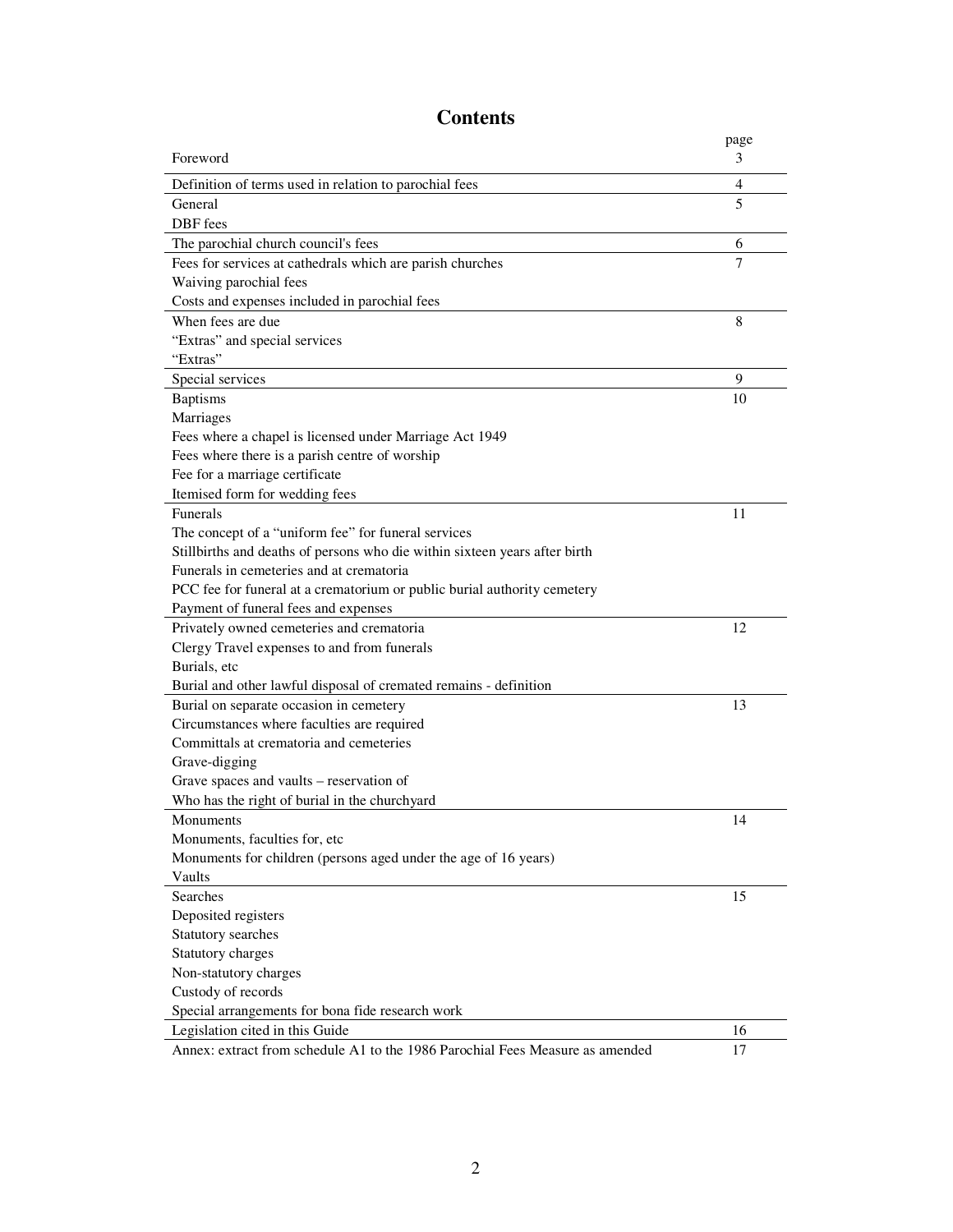## Foreword

This Guide to parochial fees is published for the information of parochial clergy and parochial church councils. It replaces the edition produced in 2012 for fees from 1 January 2013. Changes in this edition reflect changes to fees that were made by the Parochial Fees and Scheduled Matters Amending Order 2014, made under the Ecclesiastical Fees Measure 1986 as amended by the Ecclesiastical Fees (Amendment) Measure 2011. The 2014 order came into effect from 1 January 2015.

We have attempted to make the notes reasonably full and helpful but they are intended only as a general guide and may not cover every aspect of the law and practice relating to the particular matters discussed.

In the first instance, it may be appropriate to seek the advice of the Diocesan Registrar, who will be able to advise on arrangements specific to each diocese. The staff of the National Church Institutions' Human Resources Department are always willing to try to answer specific questions.

As a general rule it is not intended that the Guide will be amended except when there is a change in parochial fees legislation. From the coming into effect of the Ecclesiastical Fees (Amendment) Measure 2011 this can happen not only when a change to the law is made by Measure, but also when a Scheduled Matters Amending Order (which may also be a Parochial Fees Order) is passed, as a Scheduled Matters Amending Order alters schedule A1 to the 1986 Measure (as amended). The latest Order to make such changes was the Parochial Fees and Scheduled Matters Amending Order 2014. The 1986 Measure has also been amended by the Church of England (Miscellaneous Provisions) Measure 2014.

Despite this, it can happen that minor changes are made to the Guide when there has not been a change to the legislation. This would happen only when it is decided that what is in the Guide is incomplete or misleadingly worded. When such a change is made, a note of the date of the change will appear under the date of initial publication, on the front cover of the Guide as it appears on the website. This arrangement replaces the system of a series of printed erratum slips and updates (in the form of general letters) which were issued for previous printed editions of the Guide.

Questions about the fees set by the Secretary of State (see paragraphs 29, 32 and 64) should be addressed to the Registrar General at the General Register Office, Smedley Hydro, Trafalgar Road, Birkdale, SOUTHPORT, PR8 2HH, who can also supply details of such fees. The Registrar General issues a booklet entitled "Guidebook for the Clergy" available from http://www.homeoffice.gov.uk/publications/agencies-public-bodies/ips/general-ips-

publications/civil-reg/clergy-guide .This is designed to be read in conjunction with the Faculty Office booklet 'Anglican marriage in England and Wales. A guide to the law for clergy' available from the Faculty Office, 1 The Sanctuary, London SW1P 3JT.

The separate document 'Frequently Asked Questions' (also available from https://www.churchofengland.org/weddings-baptisms-funerals/fees.aspx ) gives further information about specific issues The FAQs are updated as and when questions are asked about matters which have not otherwise been raised, and seem to be of general interest, and also repeats some information which is in the *Guide*, about which questions are frequently asked.

Church House, London, SW1P 3AZ January 2015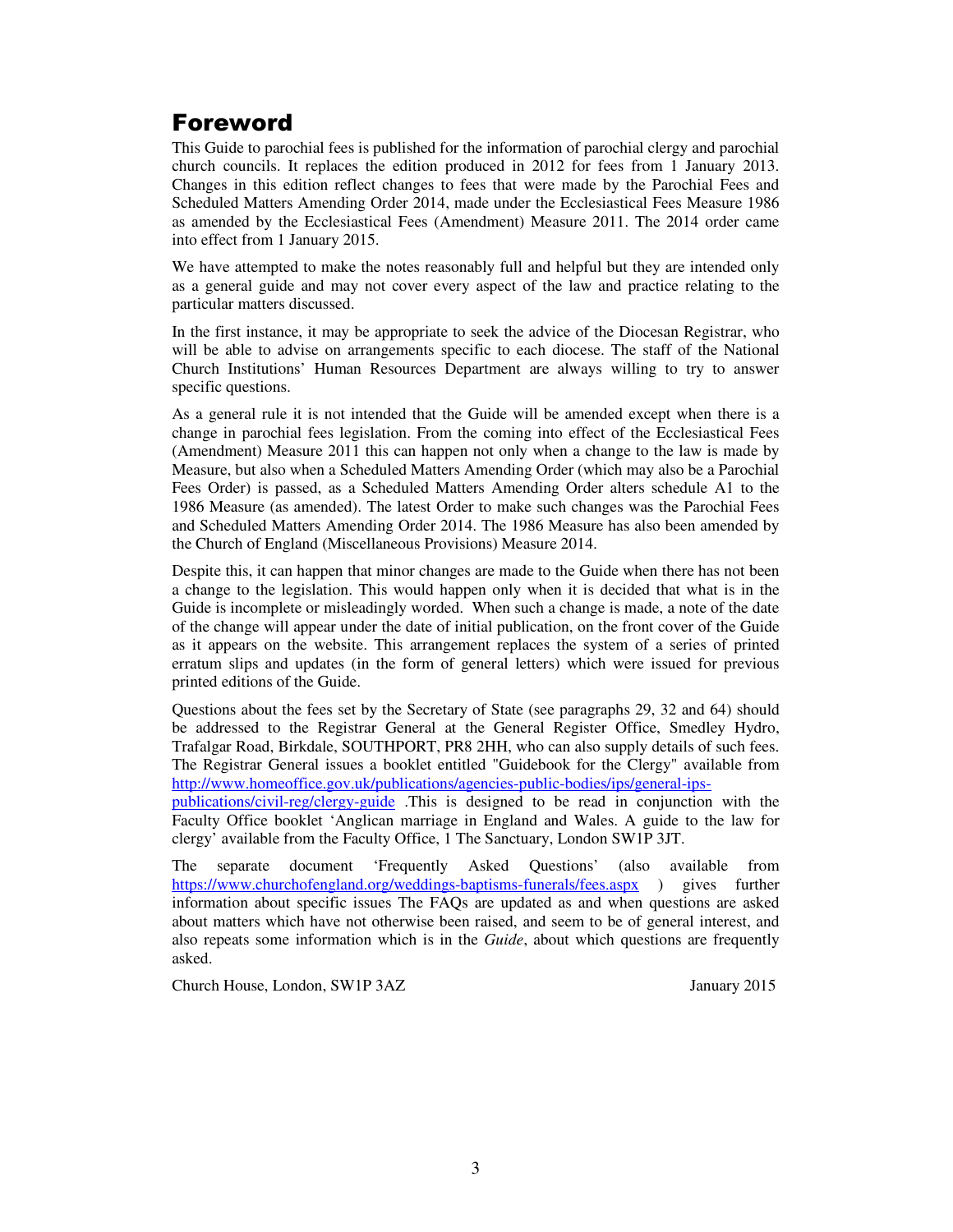#### Definitions of terms used in relation to parochial fees

**Burial:** includes burial in a vault or brick grave and the interment or deposit of cremated remains.

**Cemetery:** a burial ground maintained by a burial authority. (Burial authority is defined in article 1 of Schedule 26 of the Local Government Act 1972 and means the local authority (or joint committee if two or more local authorities have agreed to work together) charged with the exercise of the functions of a burial authority).

**Church:** buildings in which services are conducted for which a fee is payable, including chapels which have been licensed or otherwise authorised under the 2011 Mission and Pastoral Measure or the 1949 Marriage Act, but does not include any church or chapel in or belonging to any extra-parochial place which is licensed by the bishop under the 1949 Marriage Act.

**Churchyard:** includes the curtilage of a church and a burial ground of a church, whether or not immediately adjoining a church.

**Crematorium:** 'any building fitted with appliances for the purpose of burning human remains, and shall include everything incidental or ancillary thereto' (s2 of the Cremation Act 1902)

**Minister:** used in this Guide to refer to the officiant but has a narrower definition in relation to a service performed in a crematorium or unconsecrated cemetery under the provisions of section 2 of the Church of England (Miscellaneous Provisions) Measure 1992.

**Monument:** includes headstone, cross, kerb, border, vase, chain, railing, tablet, plaque, marker, flatstone, tombstone or monument or tomb of any other kind.

**Other lawful disposal of cremated remains:** This means that cremated remains should be disposed of reverently in a churchyard or other burial ground of a parish, or on an area of land designated by the bishop for this purpose, or at sea.

**Parochial fees:** any fees prescribed in respect of any of the matters set out in Schedule A1 of the Ecclesiastical Fees Measure 1986, as inserted by the Ecclesiastical Fees (Amendment) Measure 2011 and amended by the Parochial Fees and Scheduled Matters Amending Order 2014. (An extract of Schedule A1 to the 1986 Measure, as amended, is attached as an annex to this Guide).

**Particular search:** a search made with a view to finding a specific entry about which the searcher has some knowledge and where the approximate date is known.

**Separate occasion:** on any occasion other than immediately preceding or following on from a service in church.

- **Immediately preceding:** includes the day before the day on which the service, burial or cremation takes place.
- Following on: includes the day after the service, burial or cremation takes place.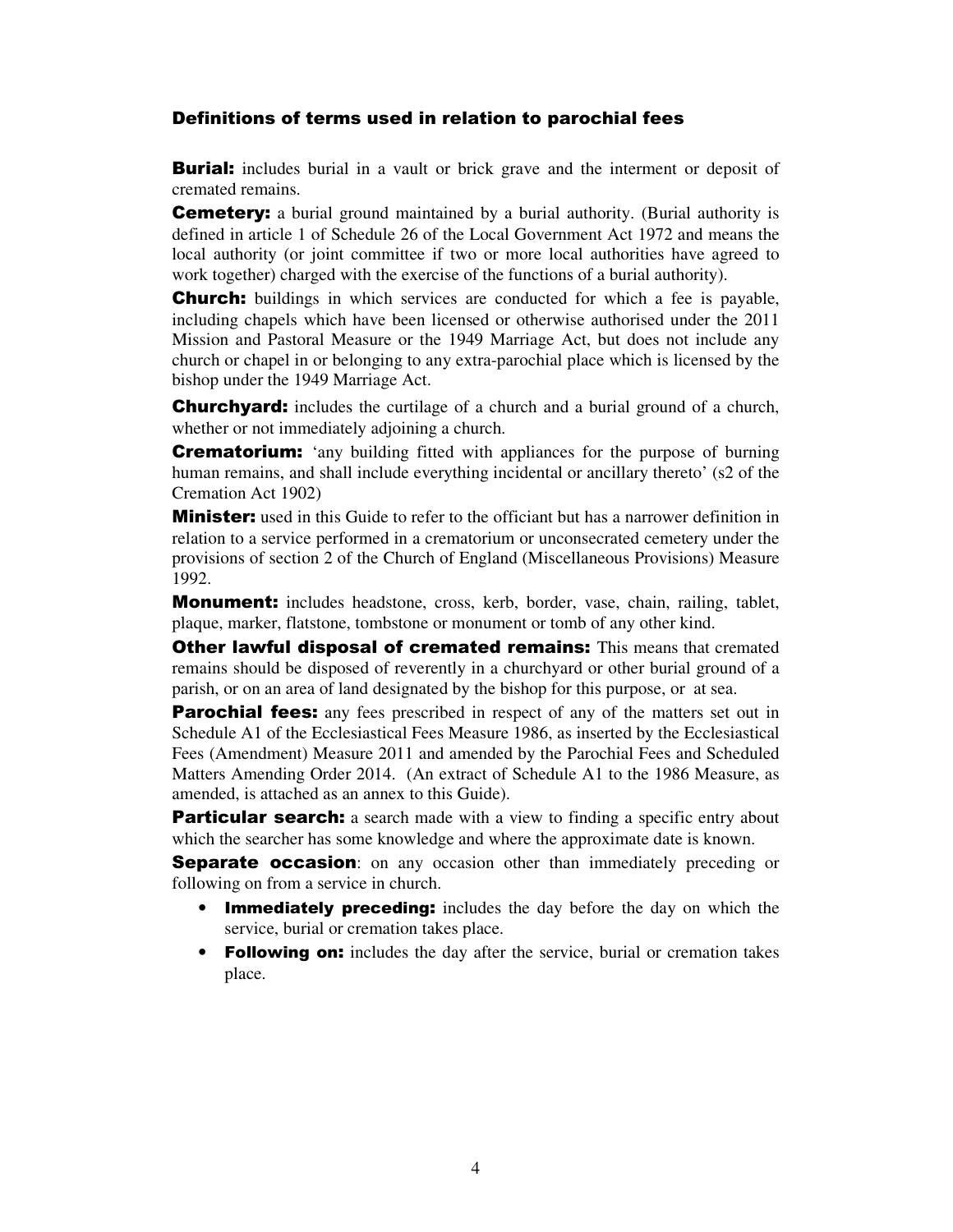## **General**

1. In this Guide the Ecclesiastical Fees Measure 1986, as amended by the Ecclesiastical Fees (Amendment) Measure 2011, the Church of England (Miscellaneous Provisions) Measure 2014 and the Parochial Fees and Scheduled Matters Amending Order 2014, is referred to as "the 1986 Measure as amended".

2. "Parochial fees" is the term used in this Guide for fees prescribed under the authority of the 1986 Measure as amended. The definition of "parochial fees" in the Measure is '"parochial fees" means any fees prescribed in respect of any of the matters set out in Schedule  $A1$ .<sup>1</sup> (An extract from Schedule A1 to the Measure (as amended) is attached as an annex to this Guide). Fees are prescribed for services such as marriages and funerals which an incumbent (i.e. rector, vicar or, in a team ministry, team rector) is under a legal obligation to provide or conduct. That is why, for example, no fees are prescribed for a service of prayer and dedication after a civil marriage (see paragraph 26) or for various "extras", such as music, bells, flowers, etc. (see paragraphs 23 to 25).

3. The term "minister" is used in this Guide to refer to the officiant but has a narrower definition in relation to a service performed in a crematorium or unconsecrated cemetery under the provisions of section 2 of the Church of England (Miscellaneous Provisions) Measure 1992.

4. The 1986 Measure, as amended, uses the term "church" as a general word for buildings in which services are conducted for which a fee is payable, including chapels which have been licensed or otherwise authorised under the 2011 Mission and Pastoral Measure or the 1949 Marriage Act, but does not include any church or chapel in or belonging to any extra-parochial place which is licensed by the bishop under the 1949 Marriage Act.

5. The term "churchyard" includes the curtilage of a church and a burial ground of a church, whether or not immediately adjoining a church.

## DBF fees

-

6. The fees shown in the first column of the table of parochial fees are payable to the Diocesan Board of Finance. Under transitional arrangements from January 2013, some incumbents continue to be able to retain the DBF fee. To be able to retain fees the incumbent must have satisfied three conditions. These are that:-

 1/ he or she continues to be the incumbent of the benefice he or she held on 1 July 2011,

2/ he or she had not signed a Deed of Assignment of fees in favour of the DBF, and

3/ he or she gave written notice to the bishop of the diocese before 1 January 2012 that he or she wished to receive the DBF part of the fee while he or she remained in that post.

7. Only if all three conditions apply will the incumbent be able to continue to receive the DBF part of the fee while he or she remains in that post.

8. The DBF can direct either generally, or in particular cases, that any fee, or part of a fee which would otherwise be payable to it shall be payable to a minister

<sup>&</sup>lt;sup>1</sup> Section 10 of the 1986 Measure as amended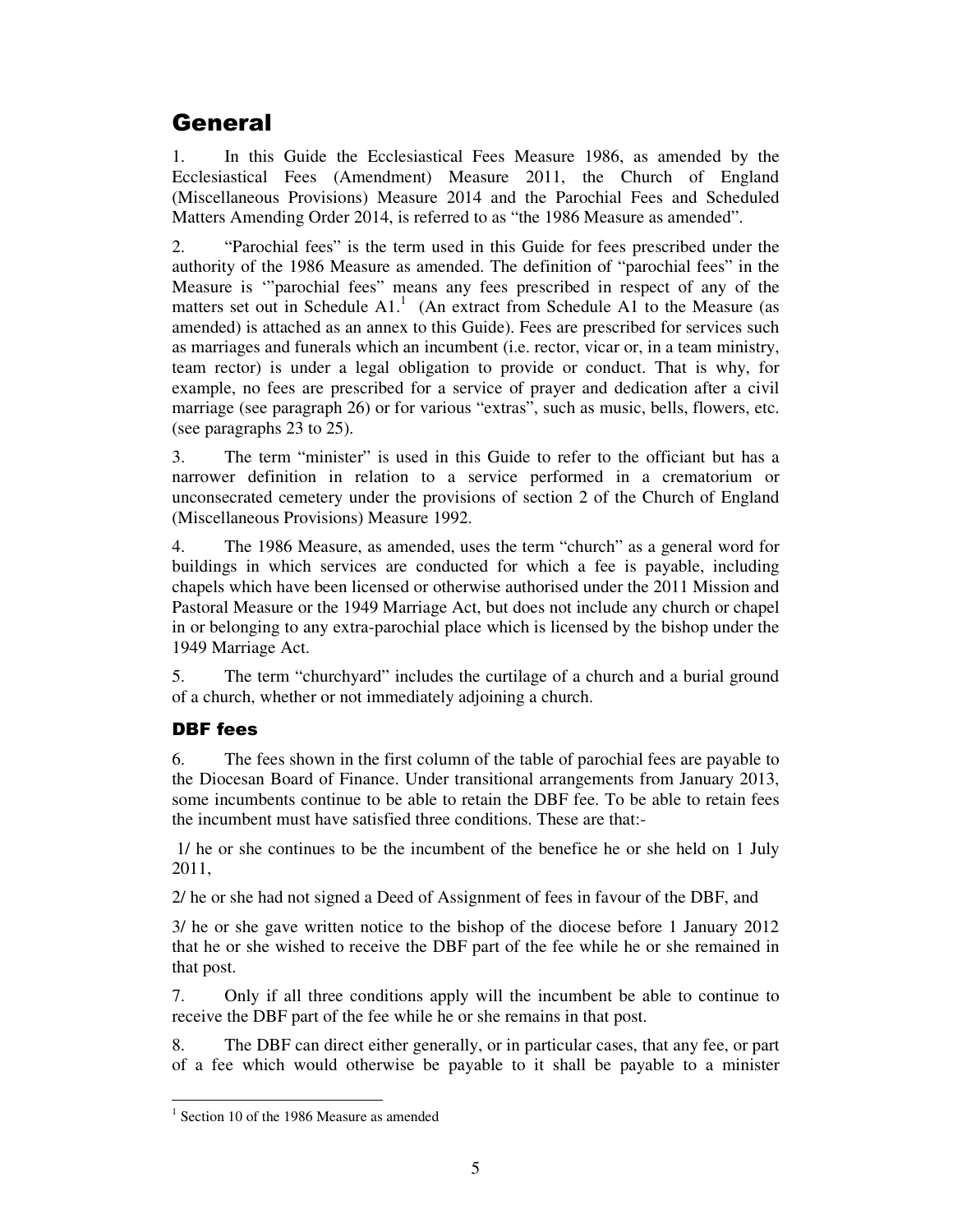performing the service. Whether it issues such a direction, and what the direction lays down, is a matter for each DBF to decide.

9. Sometimes it is not clear which DBF is entitled to the DBF part of the fee. Section 1(7) of the 1986 Measure (as amended) specifies that:-

i) where the fee relates to a burial or funeral service which takes place in a church or churchyard, it is the diocesan board of finance of the diocese in which the church or churchyard is situated,

(ii) where the fee relates to a burial or funeral service which takes place otherwise than in a church or churchyard, it is the diocesan board of finance of the diocese within which the deceased was a parishioner, provided that, where the deceased was a parishioner in more than one diocese, the fee shall be shared equally between each of the diocesan boards of finance, and, for this purpose, the parish in question shall be construed in accordance with the definition of "parochial church council" (see paragraph 11(ii)(on electoral roll) and (iii) (main residence) below) and "parishioner" shall have effect accordingly, and

(iii) in any other case, it is the diocesan board of finance of the diocese where the service or other event to which the fee relates takes place.

#### The parochial church council's fees

10. The fees shown in the second column of the table of parochial fees are payable to the parochial church council. These fees should be regarded as a contribution toward the cost of the general upkeep of the church and churchyard for which the council is responsible. The prescribed fees are not, however, intended to include any payment for "extras". (For more detail on what the statutory fees cover, see paragraphs 18 to 21. For clergy travel expenses to and from funerals see paragraph 42.)

11. Sometimes it is not clear which PCC is entitled to the PCC part of the fee. Section 1(7) of the Measure (as amended) specifies that:-

(i) where the fee relates to a burial or funeral service taking place in a church or churchyard, it is the council of the parish where the church or churchyard is situated,

(ii) where the fee relates to a burial or funeral service which takes place otherwise than in a church or churchyard, it is the council of the parish on whose electoral roll the deceased was entered, provided that where the deceased was entered on the electoral roll of more than one parish, the fee shall be shared equally between each of the councils of those parishes,

(iii) where the fee relates to a burial or funeral service which takes place otherwise than in a church or churchyard and the deceased was not entered on any electoral roll, it is the council of the parish where the deceased had his or her usual place of residence, and

(iv) in any other case, it is the council of the parish where the service or other event to which the fee relates takes place.

12. There is no provision for variable charges according to the size of the building. It is suggested that exceptional cases may be approached through inviting additional (voluntary) donations, following consultation in every case with the archdeacon or other diocesan adviser. The working group that suggested this approach had in mind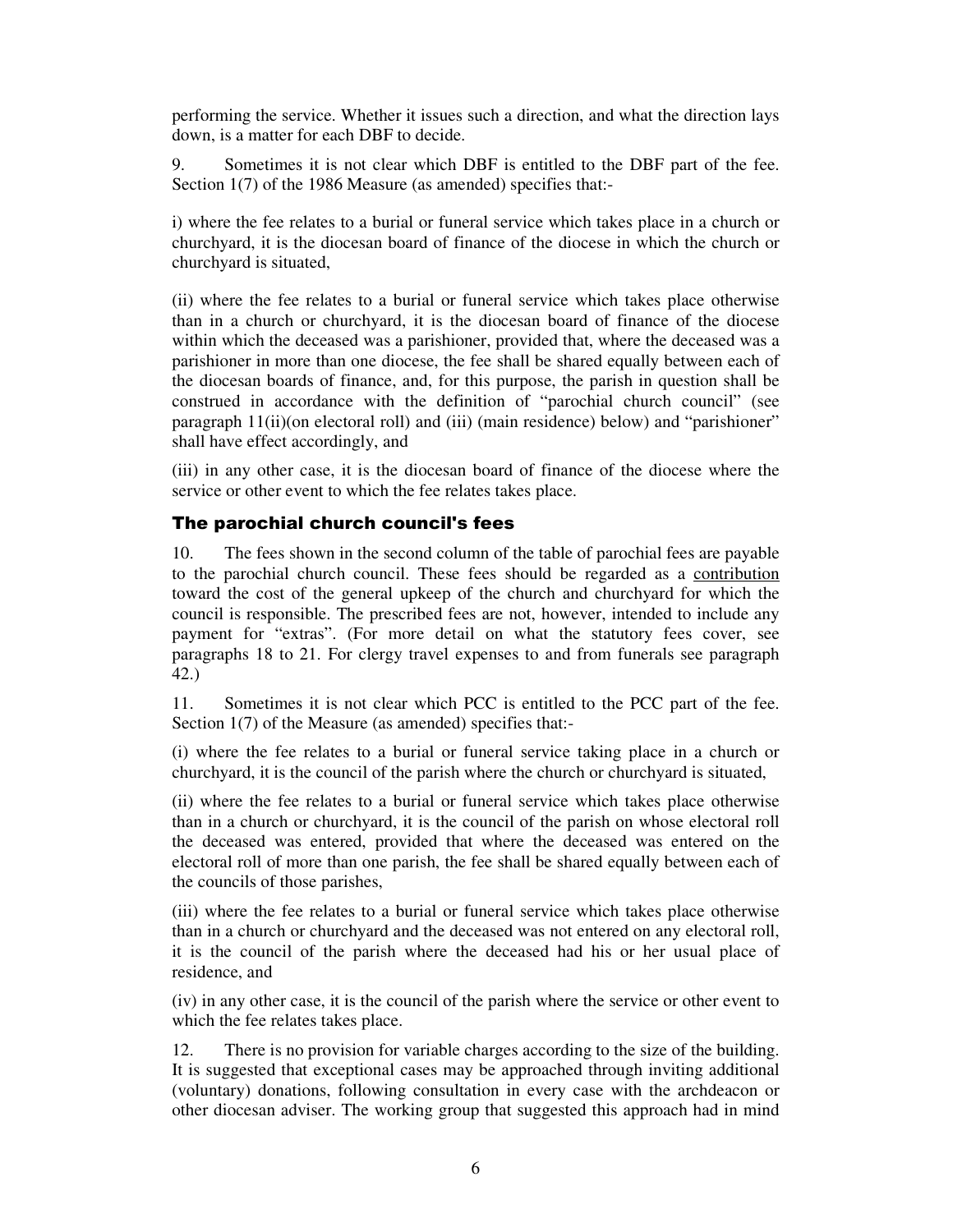situations where exceptional costs were incurred, for example, a civic occasion, or where the service was to be televised.

### Fees for services at cathedrals which are parish churches

13. Parochial fees for a parish of which a cathedral is a parish church, which would otherwise be payable to the PCC or the DBF, will be payable to the corporate body of the cathedral.

### Waiving parochial fees

14. From time to time a situation may arise where an incumbent/priest in charge or parochial church council feels that a fee should be waived. The 1986 Measure, as amended, gives the incumbent/priest in charge a right to waive the DBF's part of the fee "in a particular case" if he or she so chooses. The PCC has always had the right to waive its part of the fee.

15. In deciding what to do the following need to be borne in mind:-

(a) Parochial fees have been approved by the General Synod and Parliament; they are legally payable;

(b) If an incumbent/priest in charge waives the DBF fee the diocese will in most cases have to find additional funds for stipends. Ultimately these extra funds will have to be provided by the parishes;

(c) The incumbent/priest in charge has a right to waive the DBF fee "in a particular case". That means that the incumbent/priest in charge cannot issue a general, blanket waiver of fees in the parish. There is not a statutory requirement for the incumbent/priest in charge to consult before waiving the DBF fee, but, if an incumbent/priest in charge or PCC is considering whether to waive or reduce a fee, regard should be had to any guidelines laid down by the diocese. The incumbent/priest in charge should be able to account for a particular decision to waive a fee.

16. The incumbent/priest in charge also has a right, after consulting the churchwardens of the parish, to waive any fee payable to the PCC "in a particular case".

17. The Archbishops' Council's advice is that the power to waive fees should only be exercised in cases of clear financial hardship. It is understandable that some clergy have been known to waive fees for those who are long-standing members of the congregation. The Council believes, however, that this practice should not be encouraged.

### Costs and expenses included in parochial fees

18. A Parochial Fees Order can specify costs and expenses which are to be included in a parochial fee prescribed by the Order.

19. The 2014 Order specifies that the parochial fees for marriage services and funeral services in church include any costs and expenses incurred in respect of routine administration, including arranging dates and times and the making of entries in registers, making the church available and lighting it.<sup>2</sup> Accordingly, it is unlawful

<sup>&</sup>lt;sup>2</sup> article 2 of Schedule 2 to the Parochial Fees and Scheduled Matters Amending Order 2014 (SI 2014/813)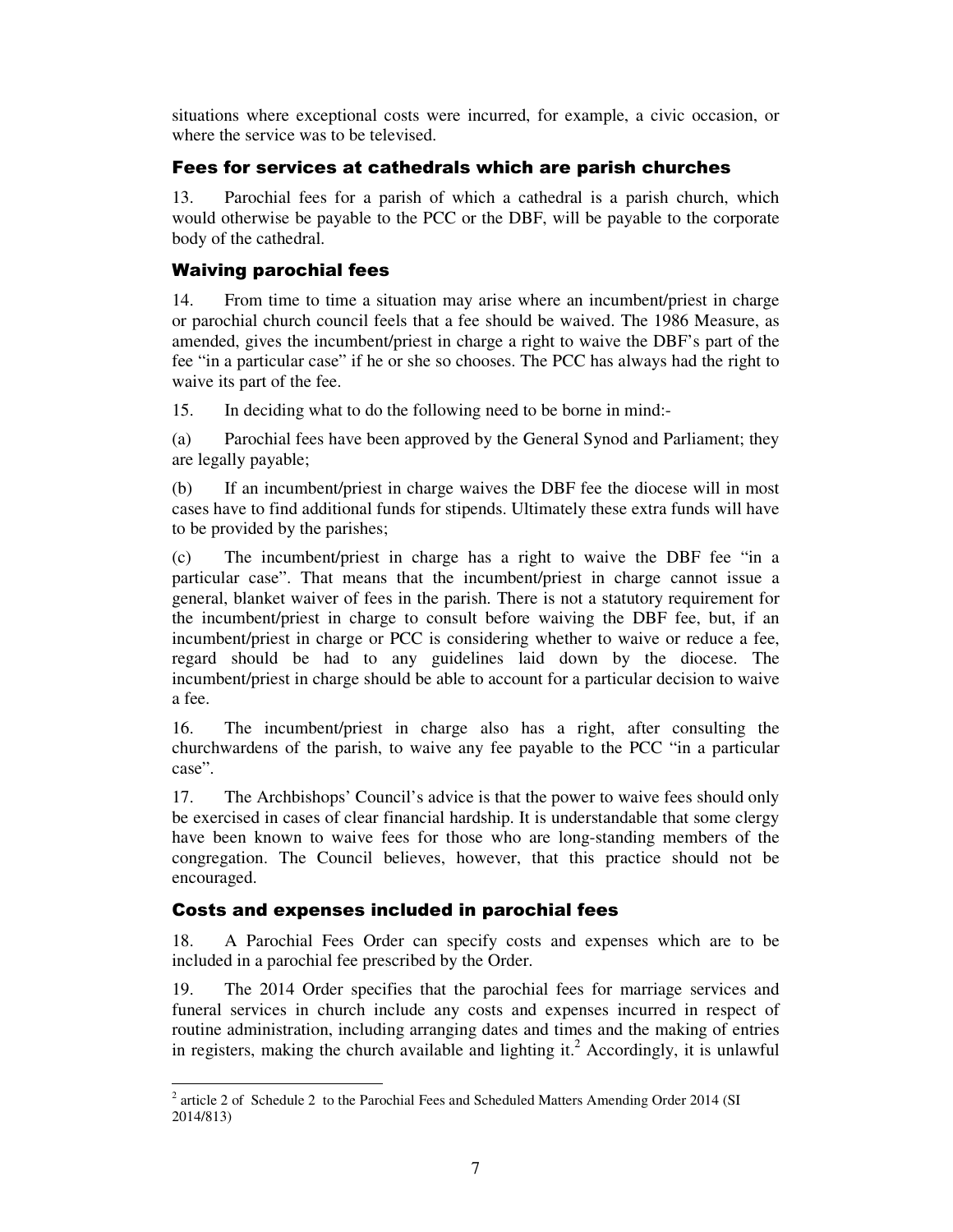for an incumbent or PCC to impose any additional charges for making the church available and lighting it in connection with marriage services and funeral services in church.

20. To arrive at the level of fees to include routine administration, making the church available, and lighting the church for marriage and funeral services, the PCC fees have been calculated to include a location/building element based on national statistics for the overall costs of repairs and maintenance of church buildings and the number of hours in use, an element for administrative staffing based on a secretarial rate of pay, and an element for the cost of lighting. PCC fees for burials and monuments include an element towards meeting the cost of long-term maintenance of the churchyard.

21. The cost of heating and providing for the services of a verger are not covered by the statutory parochial fees.

#### When fees are due

22. Statutory parochial fees are due on the performance of the office. Clergy cannot refuse to conduct a marriage service, or deny burial, on account of nonpayment of the fee, or any advance payment in respect of the fee. However, if the service is provided, and the fee is not paid, it is recoverable under law.

## "Extras" and special services

#### "Extras"

23. Parochial fees do not include payment for "extras". Examples of the items for which a parish may decide to make an extra charge include:

\* heating;

- \* the services of a verger;
- \* the services of an organist, choir or bell-ringers;
- \* sheet or recorded music that has to be specially purchased;
- \* the provision of recorded or taped music;
- \* the taking of films, video or sound recordings (where permitted);
- \* flowers;
- \* special furnishings.

Note: This list is not intended to be exhaustive or prescriptive.

24. Charges for "extras" are normally payable to the parochial church council or to the person providing the item (e.g. the organist or choristers). The level of such charges is a matter for local agreement, from time to time, between the incumbent and the parochial church council and should take account of any guidelines laid down by the diocese.

25. "Extras" can only lawfully be charged for items over which those receiving the ministry have been given a genuine choice. Although parishes can generate much needed additional income from "extras" the charges need to be both realistic and fair.

 "Extras" should never be imposed by the incumbent or PCC where those paying the fees have not agreed that they wish to be provided with the "extras" in question.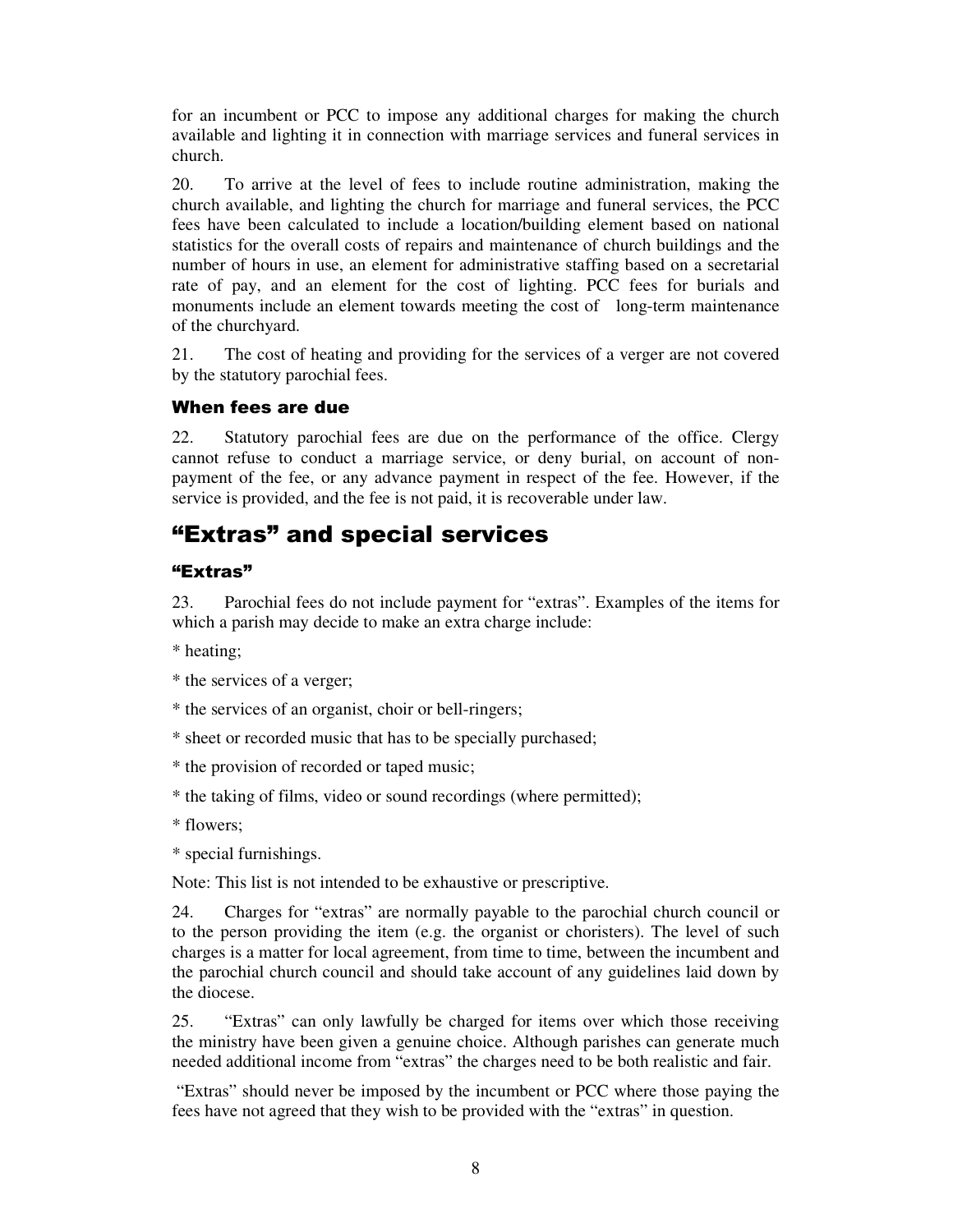The following advice is offered.

(a) Information should be provided that is absolutely clear about the level of any charges and what they cover. Best practise is to have an itemised breakdown, which can be agreed before the service with those who have requested it, and which (in the case of funerals) can be forwarded to the funeral director. See http://justforvicarsyourchurchwedding.org/ for a link to an itemised form for marriage fees, prepared by the Weddings Project.

(b) In respect of heating, whether or not to have heating, and how much would be charged, if heating was supplied, should be among the issues raised with the person or persons paying for the service, in discussions before the service takes place. It would be inappropriate for the PCC to supply heating regardless, and then present the person or persons paying for the service with an unexpected and unwelcome extra charge. A PCC which did so would have difficulty in showing that it was legally entitled to claim the sums involved.

(c) In respect of vergers, the deployment of the verger and how much any charge would be, arising from the deployment of the verger, should be among the issues raised with the person or persons paying for the service, in discussions before the service takes place. It would be inappropriate for the PCC to deploy a verger regardless, and then present the person paying for the service with an unexpected and unwelcome extra charge. Again, a PCC which did so would have difficulty in showing that it was legally entitled to claim the sums involved.

(d) The guidance offered by the Royal School of Church Music, Incorporated Society of Musicians, Diocesan Guild of Church Bell Ringers and others such bodies should be taken into account when setting the levels for extra charges for music and bell ringers. In this context parishes may wish to know that guideline figures for organists' remuneration are available from the Royal School of Church Music (19 The Close, Salisbury, Wiltshire SP1 2EB). http://www.rscm.com/info\_resources/payingChurchMusicians.php

i. For employed church musicians, the entitlement to receive fees should be clearly addressed within the PCC's contract with that person; model contracts are available from the Organist Publications website http://www.organistpublications.co.uk/

ii. Any entitlement to receive a fee even when another person (e.g. a family friend) plays the organ must be clear in the contract and must be made clear to those who ask permission for someone other than the church organist to play for a service, as this can often be a source of misunderstanding and friction.

iii. Entitlement (or not) to an additional fee when a service is recorded/filmed should also be clear in any contract and in information given to those seeking a service.

(e). A PCC must make sure that proper records are kept of all payments for audit and other purposes. The PCC should also make clear to those receiving payments who are not on the PCC's payroll, that they, not the PCC, are responsible for declaring their payments to HMRC for tax purposes.

Overall, clarity of information is the key.

#### Special services

26. A charge may also be made for special services (e.g. memorial services or services of prayer and dedication after a civil marriage). It is recommended that the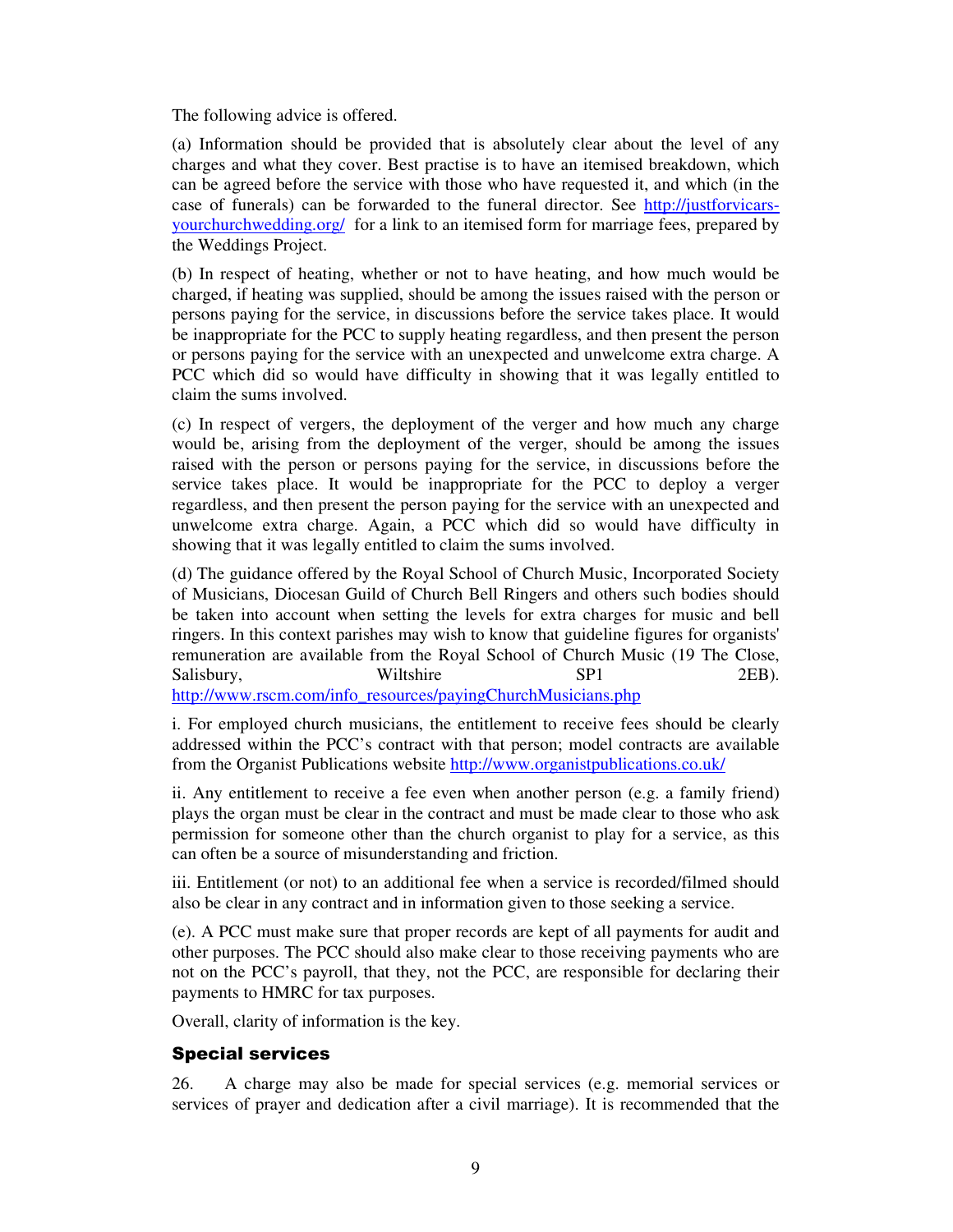charge for a special service should, where possible, be based on the parochial fee for the equivalent funeral or marriage service.

27. Details of the amounts payable for "extras" or special services should be made known to the parties concerned at the earliest possible stage, and (as stated above in Para 25(a) it is recommended that the amounts should be itemised. See http://justforvicars-yourchurchwedding.org/ for a link to an itemised form for marriage fees, prepared by the Weddings Project.

### Baptisms

28. No fee is payable for the administration of baptism, under the provision of the Baptismal Fees Abolition Act 1872. There is, however, a fee payable for a certificate issued at the time of baptism. It is made clear in the 2014 Order that this means a certified copy of the entry in the register of baptism, in the form prescribed by the Parochial Registers and Records Measure  $1978$ .<sup>3</sup> Fees are also prescribed for the giving of a formal, legal certificate of baptism at other times. A fee is also specified for a 'short' certificate under the Baptismal Registers Measure 1961. No fee is specified for the issuing of 'souvenir cards' that do not comply with the prescribed statutory wording either under the 1978 Measure or the 1961 Measure and thus have no status in law.

29. A fee prescribed by an Order made by the Secretary of State is also payable to an incumbent for a certificate of a name altered or given in baptism.

## Marriages

## Fees where a chapel is licensed under the Marriage Act 1949

30. A Bishop may grant a licence for marriages to be solemnised in a public chapel. In the past it was possible for the licence to make provision for the payment of fees. Where such a licence prescribes a fee for the solemnisation of a marriage or for any matter for which a parochial fee is also prescribed, it is now the parochial fee that should be paid rather than the fee laid down by the licence. Under the 1986 Measure, as amended, fees apply as set out in paragraphs 6 to 12 above.

#### Fees where there is a parish centre of worship

31. Where a church or any building or part of a building licensed for public worship has been designated by the Bishop as a parish centre of worship, parochial fees will apply to any funeral or marriage services held in that centre of worship. Fees apply as set out in paragraphs 6 to 12 above.

#### Fee for marriage certificate

32. A fee prescribed by an Order made by the Secretary of State is additionally payable to the PCC for a certificate of marriage.

### Itemised Form for wedding fees

33. The Weddings Project has published an on-line form which could be used for marriages. See http://justforvicars-yourchurchwedding.org/ for a link to the form.

<sup>-</sup><sup>3</sup> article 2 of part 2 of the schedule to the Parochial Fees and Scheduled Matters Amending Order 2014(SI 2014/813)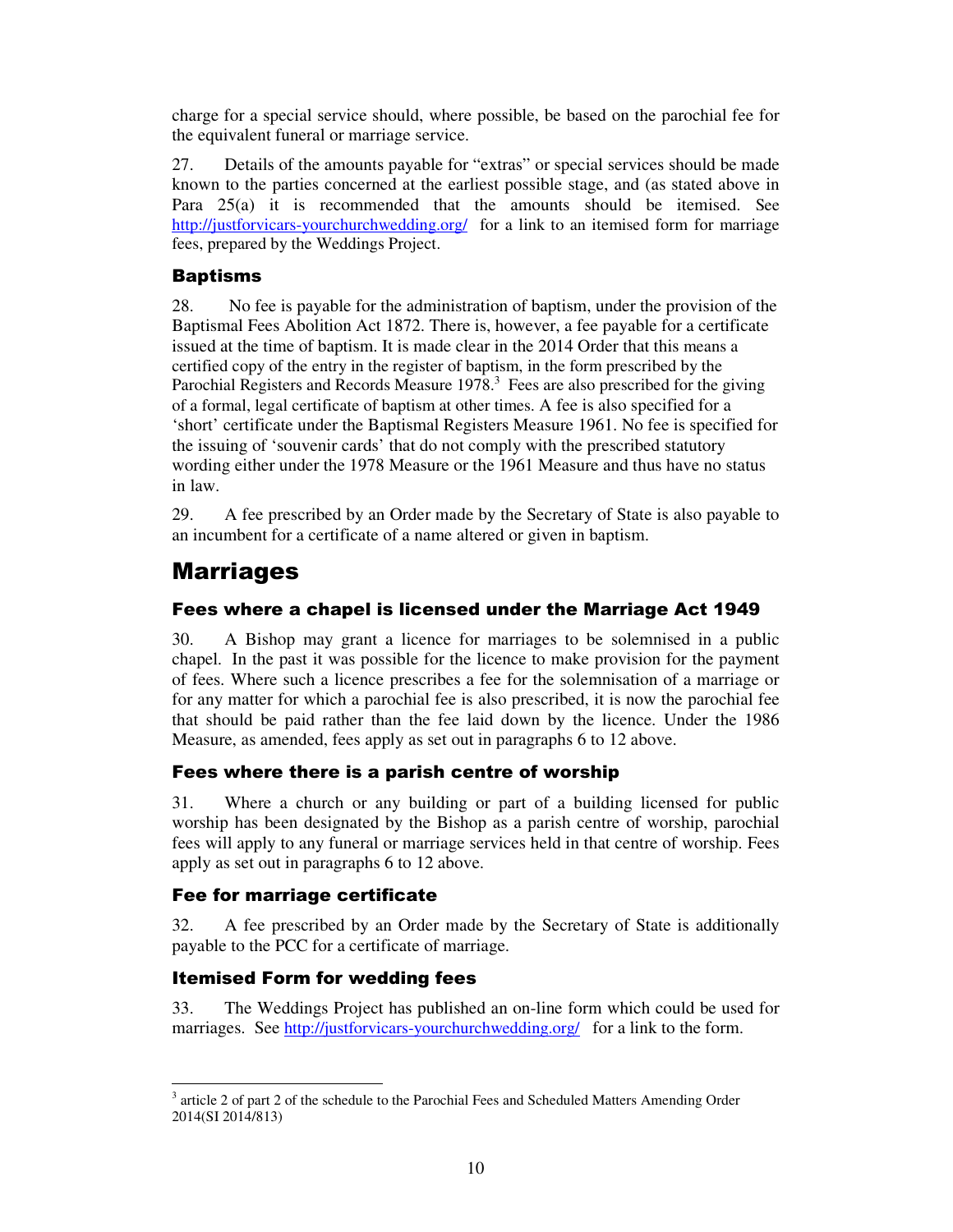## Funerals

## The concept of a "uniform fee" for funeral services

34. The DBF fee for a service in church is lower than that for a service in a cemetery or crematorium. The reason for this is that, in accordance with long-standing policy approved by the General Synod, and reaffirmed in 2012, parochial fees are structured with the aim of ensuring that the total fee payable for a funeral service held in church will be no greater than if it is held in a cemetery or crematorium. Accordingly, the total of the DBF fee plus the parochial church council's fee for a service in church is the same as the total payable for the service in a cemetery or crematorium. The object is not to deter the family, on grounds of cost, from seeking a funeral service in church - with the pastoral opportunities that that can provide.

35. However, there is a fee payable for a short committal in a cemetery or crematorium immediately preceding or following on from a funeral service in church. See paragraphs 47 to 49.

## Stillbirths and deaths of persons who die within sixteen years after birth

36. No fee is payable for the burial of a stillborn infant or for the funeral or burial of a body, or burial or other lawful disposal of cremated remains of a person who dies within sixteen years after birth.

### Funerals in cemeteries and at crematoria

37. Parochial Fees are legally payable to the DBF and PCC for funeral services if a clerk in holy orders, a deaconess, reader or licensed lay worker officiates at the service (except for a small number of incumbents on transitional arrangements- see paragraph 6, where the DBF fee is payable to the incumbent).

## PCC fee for funeral service at a crematorium or public burial authority cemetery

38. There is an element, payable to the PCC, in the parochial fee for parish administration in respect of a funeral service at a crematorium or public burial authority cemetery. This reflects the principle behind the calculation of fees that they are built up from assumptions about the costs of ministry and the likely number of hours needed to provide the service. An element for administration is now specifically included in parochial fees, and so is included in the fee for a service at a crematorium or public burial authority cemetery, as there must always be a cost to the PCC in the making of arrangements for a service.

### Payment of funeral fees and expenses

39. The person in charge of the funeral arrangements is responsible for the payment of the fees for the service performed by a minister in a cemetery or crematorium. Where, by custom, a burial authority has arranged with local clergy and funeral directors to collect and pay the fee, it may do so.

40. Statutory parochial fees are due on the performance of the office. Clergy cannot refuse to conduct a marriage service, or deny burial, on account of nonpayment of the fee, or any advance payment in respect of the fee. However, if the service is provided, and the fee is not paid, it is recoverable under law.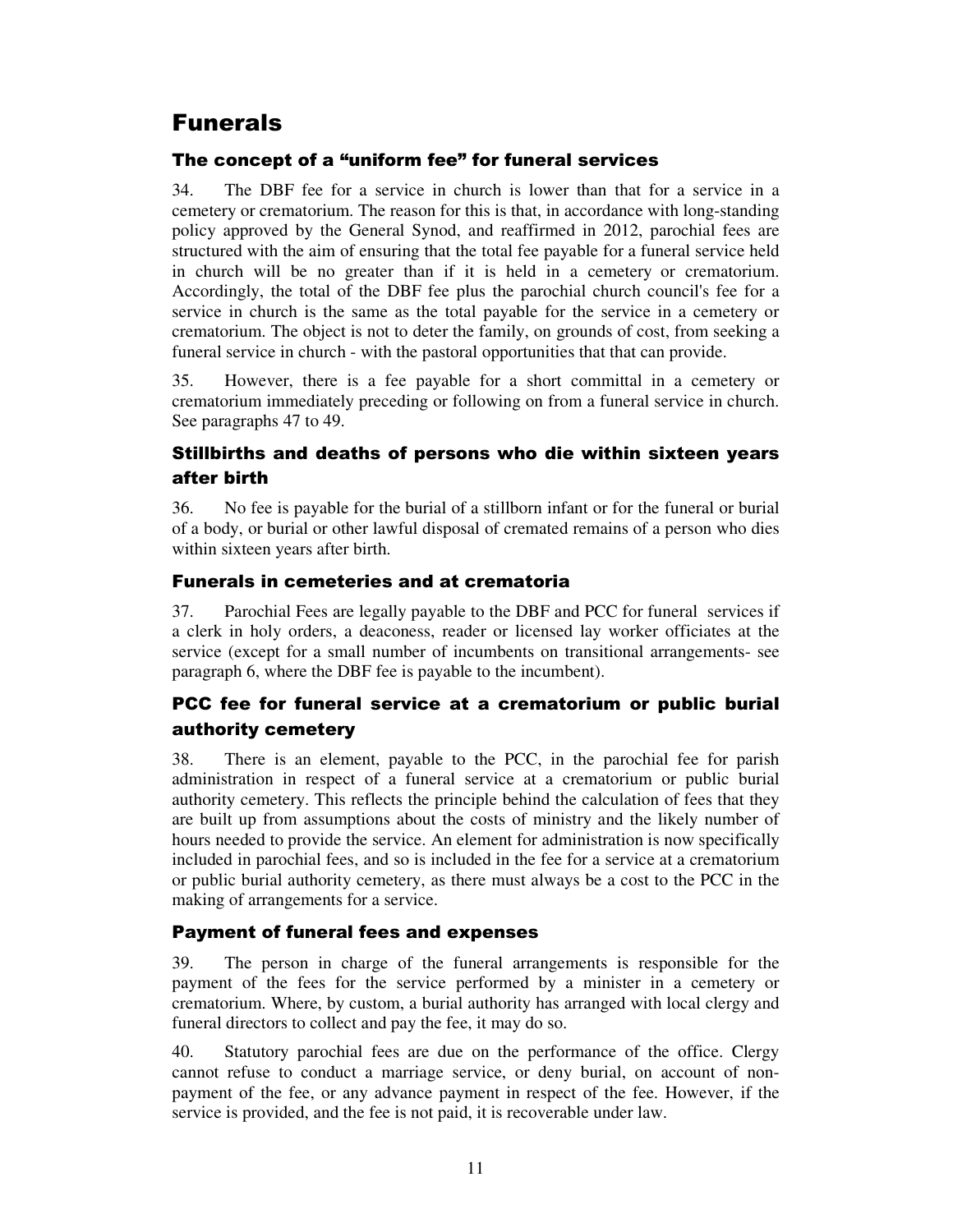#### Privately owned cemeteries and crematoria

41(a) Fees specified in the table do not apply to privately owned cemeteries if they were established under private Acts of Parliament that make their own provision for fees. So, parochial fees are not payable for funeral and burial services in privately owned cemeteries. However, in practice, fees at the same rate as parochial fees may be payable in such privately owned cemeteries.

(b) All crematoria are subject the same legislation. Fees, payable to DBFs and PCCs, are payable in respect of services that take place at privately owned crematoria, as well as local authority crematoria where the service in question is taken by a clerk in holy orders or or by a duly licensed deaconess, reader or lay worker.

#### Clergy travel expenses to and from funerals

42. Often, the person in charge of the funeral, wherever it may be held, makes suitable arrangements for the transport of the minister to and from that place, and to and from the place where the interment takes place. If this does not happen, the minister concerned may claim any travelling expenses that may necessarily and reasonably be incurred. (The Secretary of the Diocesan Board of Finance may be consulted about any mileage rate generally adopted in the diocese.) See the booklet *The Parochial Expenses of the Clergy – a Guide to their Reimbursement*, which is available on the Church of England website https://www.churchofengland.org/clergyoffice-holders/remuneration-and-conditions-of-service-committee/the-parochialexpenses-of-the-clergy.aspx

## Burials etc.

(The notes in this section are in alphabetical order. See also paragraphs 36 and 37)

## "Burial" and "other lawful disposal of cremated remains" - definition

43. For the purposes of parochial fees, "burial" includes burial in a vault or brick grave and the interment or deposit of cremated remains. Fees are prescribed for the burial of a body, and for the burial of cremated remains in a churchyard or "other lawful disposal of cremated remains." This means that cremated remains should be disposed of reverently in a churchyard or other burial ground of a parish, or on an area of land designated by the bishop for this purpose, or at sea.<sup>4</sup>

44. The statutory fees for the burial of a body in the churchyard are payable to the DBF and PCC for the burial of a body in a Church of England churchyard or church burial ground even if, at the request of the family, no minister is present or a minister of another denomination officiates at the burial. Such burials are permissible only by virtue of the Burial Laws Amendment Act 1880 which provides that the same fees which would have been payable for a Church of England burial are payable in respect of a burial which is permitted by virtue of the Act.

<sup>-</sup>4 See Canon B38 and section 3 of the Church of England (Miscellaneous Provisions) Measure 1992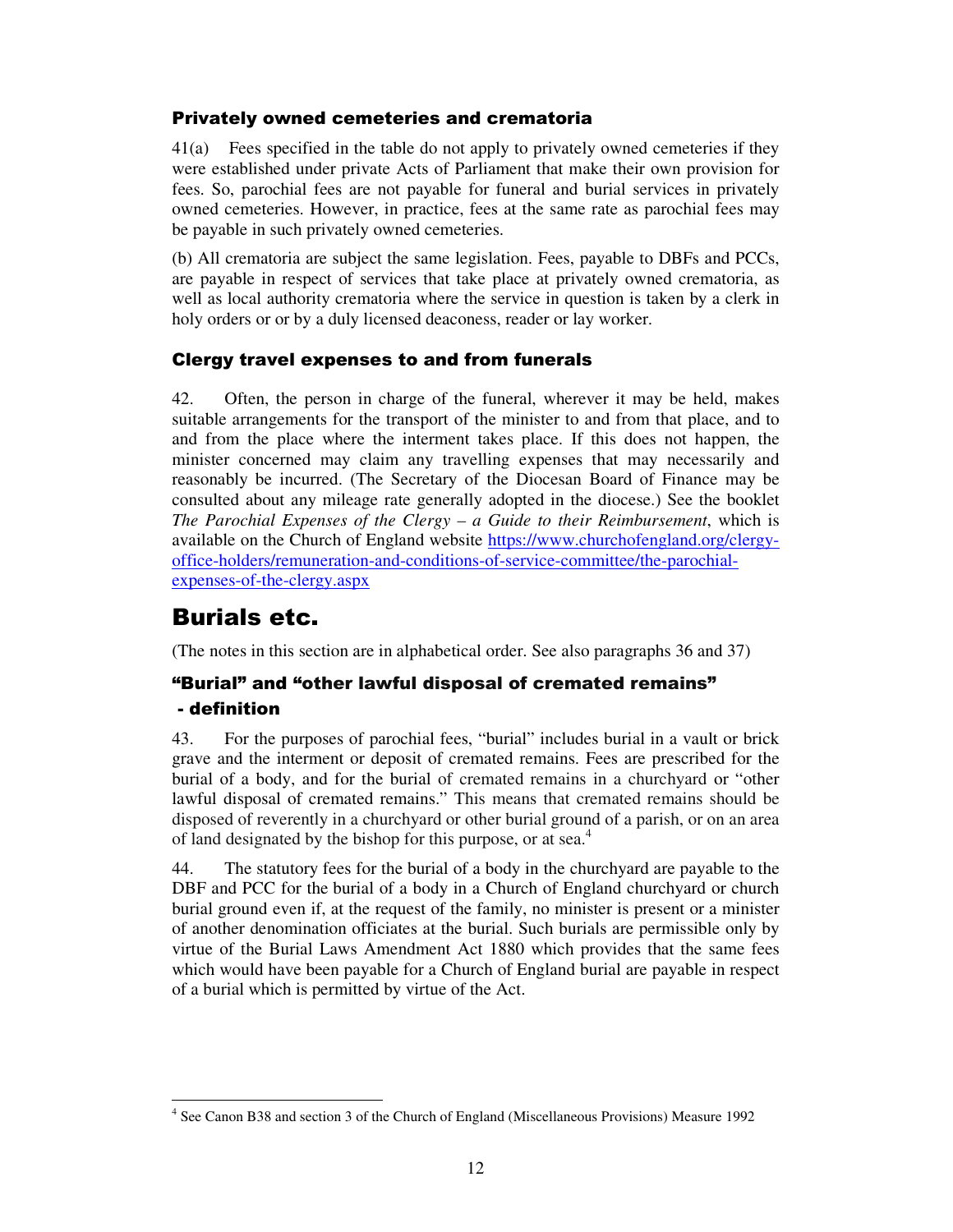#### Burial on separate occasion in cemetery

45. There is a parochial fee for a burial on a separate occasion in a cemetery. Separate occasion is defined as "on any occasion other than immediately preceding or following on from a service in church." Similarly "immediately preceding" includes the day before the day on which the service, burial or cremation takes place, and "following on" includes the day after the service, burial or cremation takes place."

#### Circumstances where faculties are required

46. A faculty is required to authorise the interment or deposit of cremated remains in a church or in a closed churchyard or parish burial ground. In such a case, the fees payable, in addition to the fee for the granting of the faculty, are:

(a) where the act is authorised by a general faculty, the same as the fee for burial in a churchyard;

(b) where the act is authorised by a particular faculty, such sums as the Chancellor may determine (see also paragraph 58).

#### Committals at cemeteries and crematoria

47. Separate fees, payable to the DBF, are prescribed for the attendance of a minister at a committal in a public burial authority cemetery or a crematorium immediately preceding or following on from a service in church.

48. These fees are listed in the fees table for funerals, burials, and monuments, as 'Burial of body, or burial or other lawful disposal of cremated remains, in cemetery immediately preceding or following on from service in church', and 'Cremation immediately preceding or following on from service in church.' Fees are built up from assumptions about the costs of ministry and the likely number of hours needed to provide the service.

49. The appropriate one of these fees is payable in addition to the fee for a funeral service in church, but is not payable if a minister does not attend at the burial authority cemetery or at a crematorium.

#### Grave-digging

-

50. The fees for burials do not include charges for grave-digging and subsequent filling in and making good. The cost of this, if the work is done by a parochial officer, should be regulated from time to time by the incumbent and parochial church council. The charges for any bricklaying or mason's work will also be additional.

#### Grave spaces and vaults - reservation of

51. Payment of parochial fees does not confer any right to construct a new vault, or an exclusive right to a grave or vault. Where a faculty is granted conferring such rights for a specified period, the amount and destination of any fees, other than the fee for the granting of the faculty, is determined by the Chancellor.

### Who has the right of burial in the churchyard

52. Only certain persons have a right by law for their bodies to be buried in the churchyard, provided there is room. These are:

<sup>&</sup>lt;sup>5</sup> See article 1 of part 2 of schedule A1 to the 1986 Measure, as amended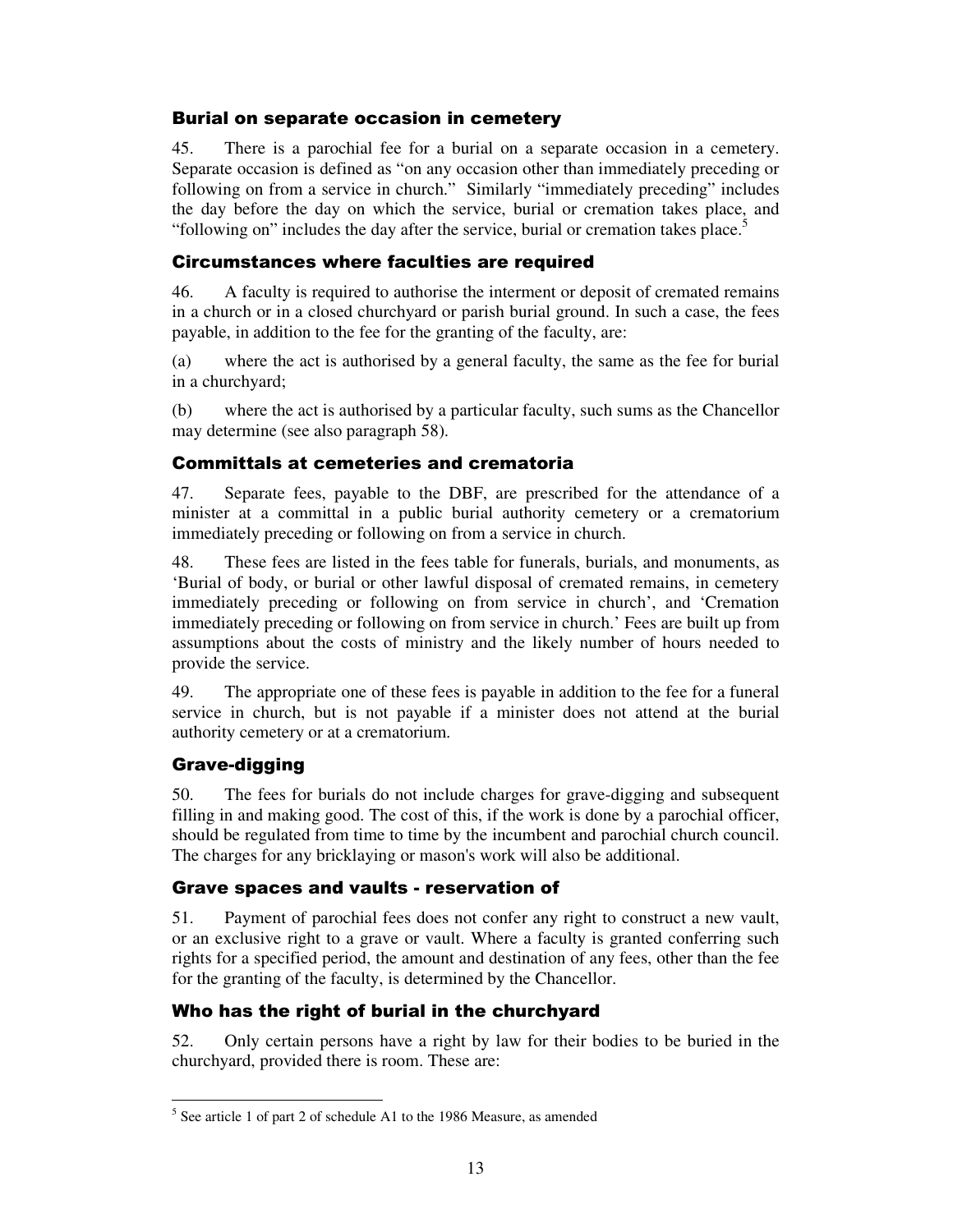(a) parishioners (which term includes persons dying in the parish);

(b) non-parishioners who nevertheless have a statutory right (e.g. under the Pastoral Measure 1983, on the formation of a new parish);

(c) persons on the church electoral roll at the date of death.

53. The burial, in the churchyard of the body, or burial or other lawful disposal of cremated remains of a person who does not have the right of burial in the churchyard is only permissible with the consent of the incumbent. Under section 6 of the Church of England (Miscellaneous Provisions) Measure 1976, the incumbent must, in giving such consent, have regard to any general guidance given by the parochial church council; if there is no incumbent, the priest-in-charge or curate, or, if there is no such person, the area dean may give such consent.

54. Parochial fees for burials apply to all burials (whether of a body or cremated remains). Likewise, the parochial fees for the other lawful disposal of cremated remains apply to all other lawful disposals of cremated remains. Incumbents and PCCs will not be able to charge more (or less) than the parochial fees for the burial of the body or cremated remains, or the other lawful of cremated remains of persons who do not have the right to be buried in the churchyard.

## MONUMENTS

#### Monuments, faculties for, etc.

55. The term "monument" includes headstone, cross, kerb, border, vase, chain, railing, tablet, plaque, marker, flatstone, tombstone or monument or tomb of any other kind. Parochial fees are payable for any monument or additional inscription not requiring a particular, or special, faculty.

56. Legally, no monument can be erected in a churchyard without a faculty. In practice, however, the consistory court generally does not insist on a faculty for an ordinary monument provided it complies with whatever general directions for the diocese the Chancellor may have issued, and provided also that the incumbent consents.

57. A faculty is required for the erection of a monument in a church or for any additional inscription thereon.

58. When a particular, or special, faculty is sought for a monument in a churchyard or a church, or for any additional inscription thereon, the fees payable to the incumbent and/or parochial church council will be determined by the Chancellor.

#### Monuments for children (persons under the age of 16 years)

59. Fees for monuments commemorating persons under the age of 16 years who have died and whose body or cremated remains are interred in the churchyard, apply as they would if the person who had died was aged 16 years or over.

#### Vaults

60. See paragraphs 43 and 51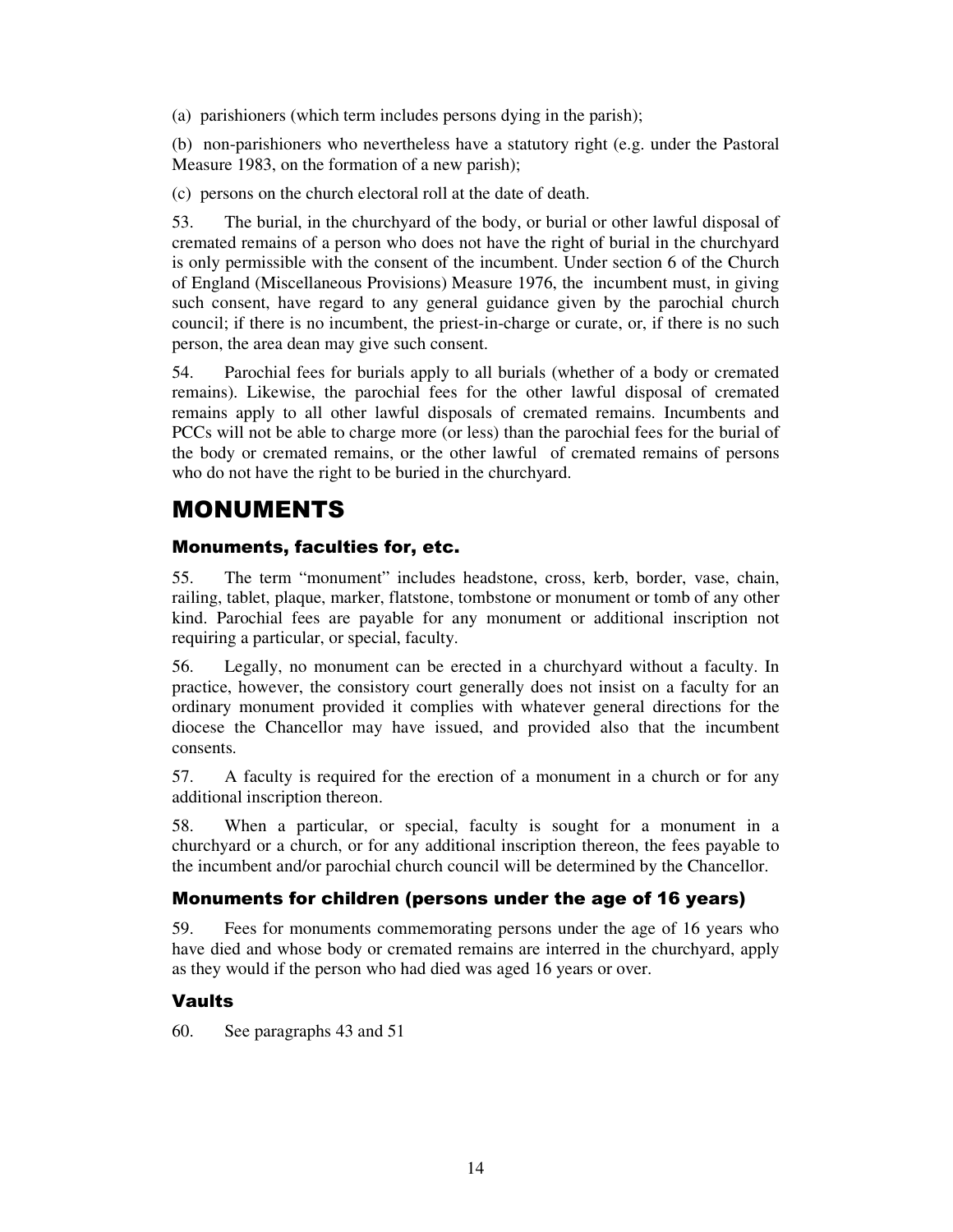## Searches

### Deposited registers

61. Attention is drawn to the provisions of the Parochial Registers and Records Measure 1978 (as amended by the Church of England (Miscellaneous Provisions) Measure 1992) whereby some parish registers and records must be deposited in a diocesan record office, and others may be. Where registers have been so deposited, the arrangements for access rest with the authority responsible for the record office.

#### Statutory searches

62. The custodians of registers retained in a parish have a statutory obligation to make registers of baptisms, marriages and burials available to members of the public at all reasonable hours and to provide, if requested, certified copies of entries.

#### Statutory charges

63. The table of fees prescribes a statutory charge only for a "particular search", i.e. a search made with a view to finding a specific entry about which the searcher has some knowledge and where the approximate date is known. The fee for a more general search of a church register is negotiable with the PCC.

64. It should be noted that no fee at all may be charged for a "particular search" for an entry in a marriage register after 30 June 1837. (There is, however, a fee prescribed by the Secretary of State for providing a certified copy of an entry in a marriage register.)

### Non-statutory charges

65. Charges for other types of searches in registers retained in the parish should normally be settled by negotiation. It is recommended that this should be on the basis of the rates for the "particular searches" prescribed in the table of fees and the time involved. Examples of searches not covered by the statutory charges are those:

(a) conducted by correspondence (where a custodian undertakes voluntarily to make a search as a result of correspondence, it is recommended that payment should be sought in advance);

(b) of a general nature, i.e. not undertaken with a view to tracing a particular entry;

(c) in registers other than for baptisms, marriages and burials;

(d) in such civil records as may remain in parochial custody (except for certain tithe documents for which there is a statutory fee).

#### Custody of records

66. For further information about the custody of parochial registers and records, the *Guide to the Parochial Registers and Records Measure 1978*, Revised Edition (1992) ISBN 978 0 7151 1064 5 is available from Church House Publishing (www.chpublishing.co.uk ) or see the Measure itself.

#### Special arrangements for bona fide research work

67. In some dioceses the Diocesan Books and Documents Committee may have issued guidance as to the basis on which any concessionary charges may be made for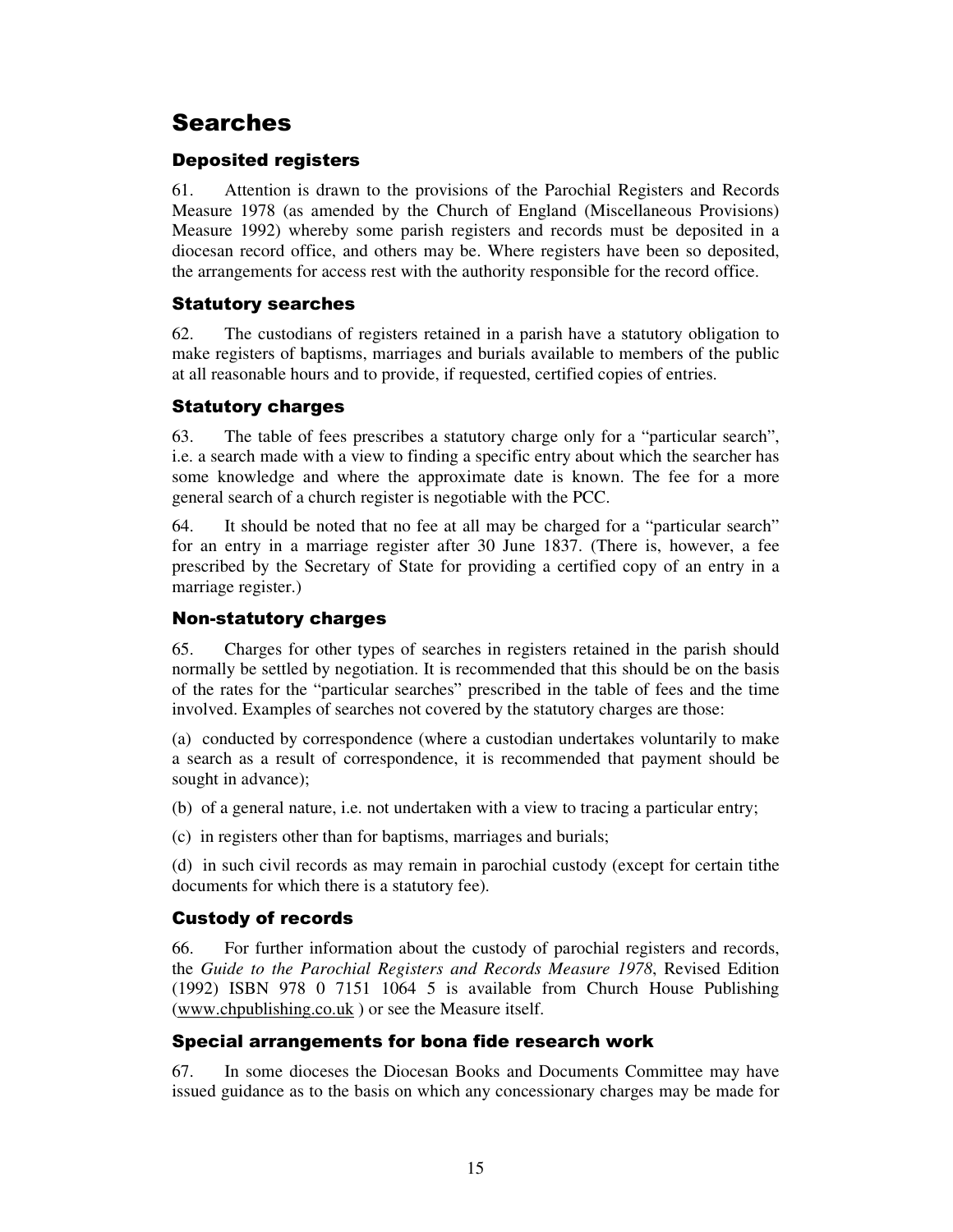bona fide students or persons carrying out academic research for non-profit motives. In these dioceses custodians of registers should be guided by such advice.

#### Legislation cited in this Guide

Up to date versions of all legislation cited in this Guide can be found on the legislation website: www.legislation.gov.uk

Baptismal Fees Abolition Act 1872 Baptismal Registers Measure 1961 Burial Laws Amendment Act 1880 Church of England (Miscellaneous Provisions) Measure 1976 Church of England (Miscellaneous Provisions) Measure 1992 Church of England (Miscellaneous Provisions) Measure 2014 Cremation Act 1902 Ecclesiastical Fees Measure 1986 Ecclesiastical Fees (Amendment) Measure 2011 Local Government Act 1972 Marriage Act 1949 Mission and Pastoral Measure 2011 Parochial Fees and Scheduled Matters Amending Order 2014 (Statutory Instrument No 2014/813) Parochial Registers and Records Measure 1978 Registration of Births, Deaths and Marriages (Fees) (Amendment) Order 2014 (Statutory Instrument No 2014/1790)

And

Canon B38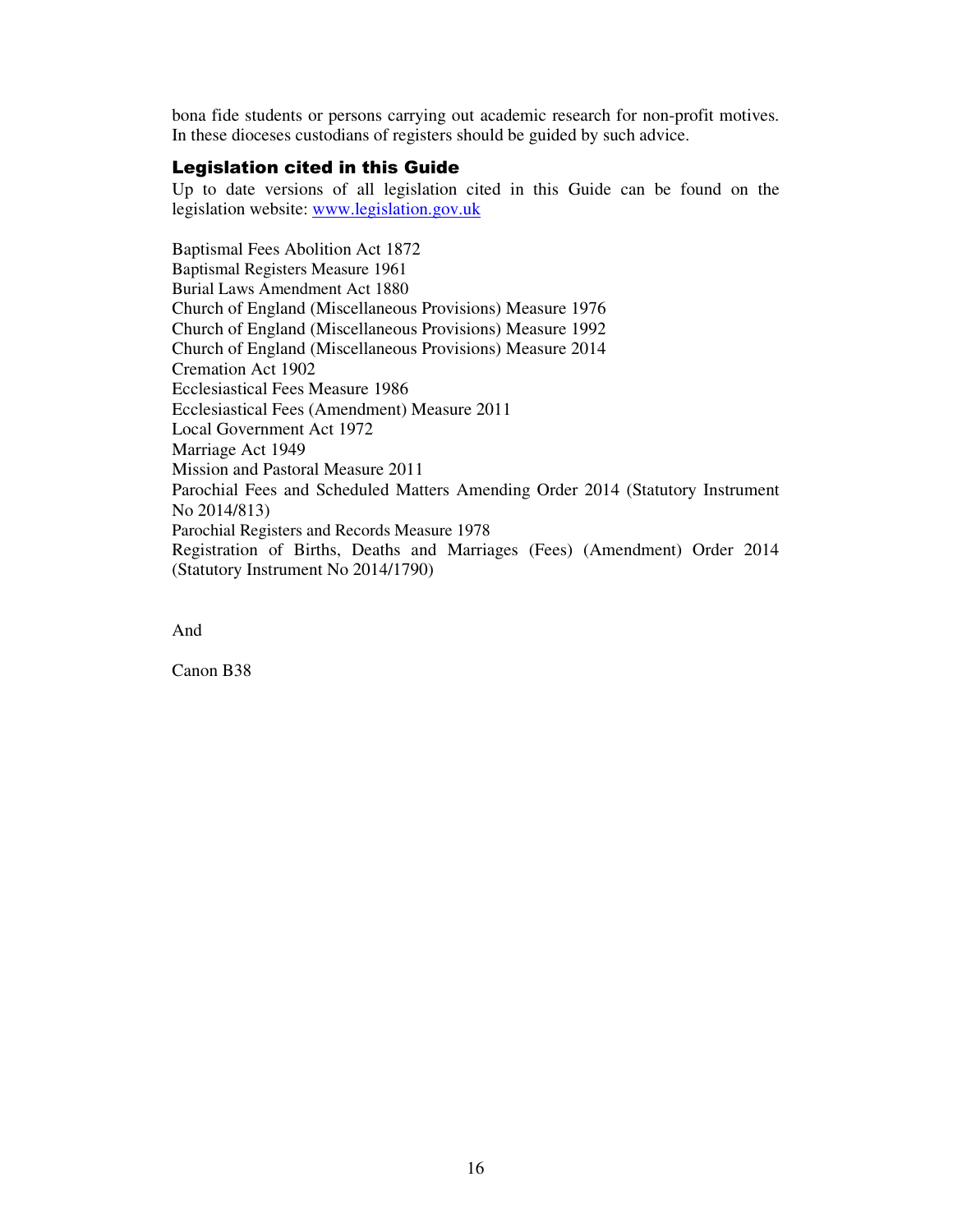#### **Annex Annex**

#### Extract from

Part 1 of Schedule A1 to the Ecclesiastical Fees Measure 1986 as inserted by the Ecclesiastical Fees (Amendment) Measure 2011, and amended by the Parochial Fees and Scheduled Matters Amending Order 2014

#### **PART 1**

#### TABLE OF MATTERS TO WHICH PAROCHIAL FEES RELATE

#### **BAPTISMS**

Certificate issued at time of baptism

Short certificate of baptism given under Section 2 of the Baptismal Registers Measure 1961 (9 & 10 Eliz. 2 No. 2))

#### MARRIAGES

Publication of banns of marriage Certificate of banns issued at time of publication Marriage service

#### FUNERALS AND BURIALS OF PERSONS AGED 16 YEARS OR MORE

#### Service in church

Funeral service in church, whether taking place before or after burial or cremation Burial of body in churchyard immediately preceding or following on from service in church

Burial or other lawful disposal of cremated remains in churchyard immediately preceding or following on from service in church

Burial of body, or burial or other lawful disposal of cremated remains, in cemetery immediately preceding or following on from service in church

Cremation immediately preceding or following on from service in church

Burial of body in churchyard on separate occasion

Burial of cremated remains in churchyard or other lawful disposal of remains on separate occasion

Burial of body, or burial or other lawful disposal of cremated remains, in cemetery on separate occasion

#### No service in church

Funeral service (including burial of body) at graveside in churchyard

Funeral service (including burial or other lawful disposal of cremated remains) in churchyard